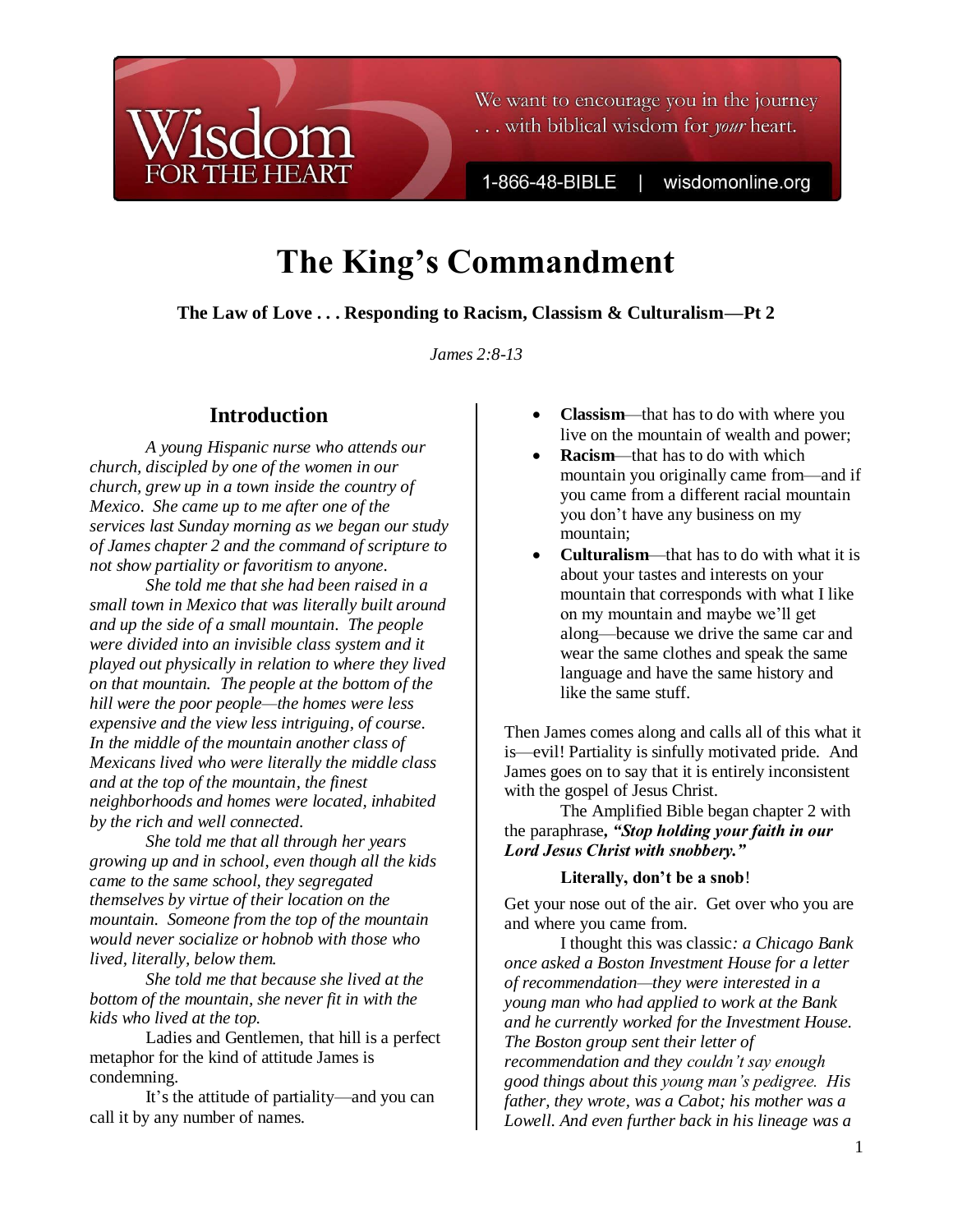*blend of Saltonstalls, Peabodys and other notables from among Boston's finest families. A few days later, the Chicago Bank sent a brief note in response which said, "The information you supplied is unimportant . . . we are not contemplating using the young man for breeding . . . we just want to know if he can work."<sup>i</sup>*

Frankly, we would expect the world to be impressed with pedigrees. Connection and image are everything. Status, education, race, rank—throw in the right name brands, an attractive face, politically correct lingo and you"ve got a man who knows how to get from the bottom of the hill to the top.

That's the DNA of cultural norms, but the gospel comes along and topples the norm.

Jesus Christ did not come down to us from the top of the mountain—it was more than that. He actually *made* the mountain. He lived above the mountain and yet he condescended in joining our human race.

**You'd think when He came that He'd land on top of the mountain and show us all how to move up. Instead, He came to the bottom and shows us how to come down.** 

Jesus Christ descended to the bottom rung of the social order, having planned before the foundation of the world to grow up in a carpenter's home with six younger half-brothers and sisters running around—you"d think that the Messiah in training would have chosen to be someone"s only pampered child in a quiet neighborhood.

Not Jesus Christ. He was birthed in a borrowed cow stall and He grew up with splinters in his hands. Origen the late  $2<sup>nd</sup>$  century church leader said that wooden plows handcrafted by Jesus were still in use 90 years after His resurrection. They were built that carefully.

Then He began His ministry in Galilee among people the Jews considered backward and unimportant.

Jesus only added to the mystery of condescension by choosing some blue collar fishermen to be his future Apostles. He also chose some wealthy well connected men too, by the way—at least one guy who had made a fortune with the tax collection services of his accounting firm his name was Matthew.

In Matthew"s gospel account, Jesus Christ delivered His unconventional message:

• The first shall be last.

- The way to lead is to serve.
- The way to live is to die to self.

You see, Jesus Christ turned that mountain upside down.

James, one of Jesus" half-brothers, now pastoring the church in Jerusalem saw first-hand that Christianity and partiality were being mixed together.

He picks up the message as he exhorts the believer to live out the gospel—to bring his faith down to earth—and in chapter 2 of his letter, he challenges the believer to look past the attraction of face and fame; to not mix Christianity with classism or racism or culturalism.

We will always have many ethnicities in the church—in this church—praise God—and the gospel doesn"t stamp all the varieties of ethnic diversities. But the church does become one new race—one united priesthood—*one holy nation unto God, that we together might show forth the praises of Him who has called us out of darkness into His marvelous light. (1 Peter 2:9)*

We are the demonstration of the gospel of Christ who came down—all the way down to the bottom of the hill.

If you remember, the believers were having the same problem in the  $1<sup>st</sup>$  Century that Christians have in the  $21<sup>st</sup>$  Century.

James illustrated the problem of prejudice and partiality by taking us inside a church service already under way.

A rich man came in late—you remember Mr. Bling Bling? Well, he got the red carpet treatment all the way down to the front where the best seats were located. Which indicates this was *not* a Baptist church . . . after all.

Then the poor man came in late—probably hoping he wouldn"t create a scene—and was told to sit on the floor out of the way or stand over by the wall.

James went on to tell us several reasons why this small response was actually a huge indicator that how the world acted outside the church had gotten inside the church.

By the way, James does not pity the poor man and he does not condemn the rich man; nor does God. Money is not the root of all evil, the *love* of money is (1 Timothy 6:10).

That isn't James' issue here . . . he's focusing on the response of the congregation—and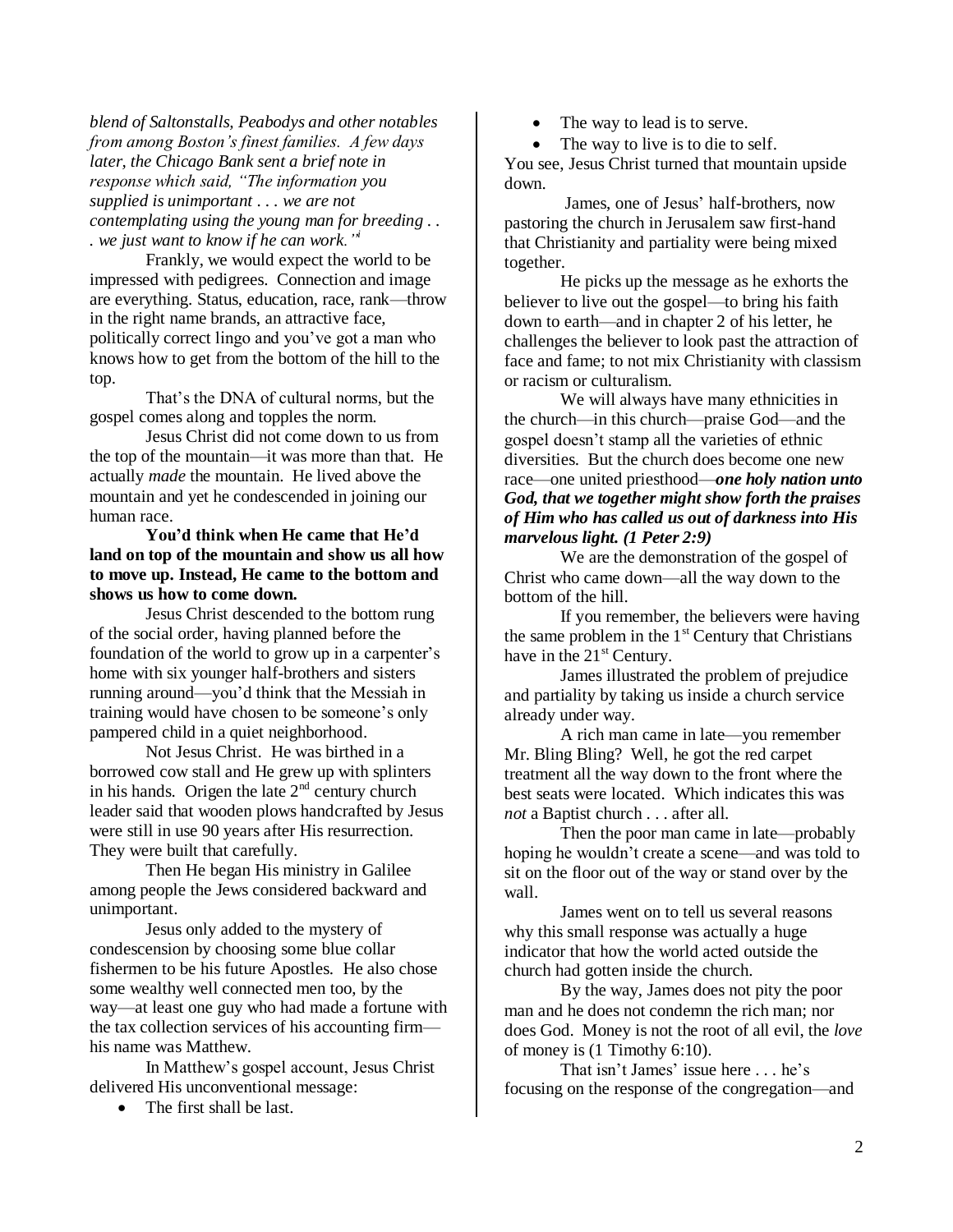it was nothing less than a show and tell on how the church had become a collection of snobs.

At the heart of this issue is nothing less than pride. The attention they paid the man of rank included covetousness, as we"ve already learned. The saints were actually fawning over him with envy—they actually wanted his life. Which is especially ironic given the fact that most Greek scholars believe the implication here is that both the rich man and the poor man are unbelievers. They have simply visited the assembly to find out what's going on. And they would leave the church believing the life wasn"t any different *in* there than it was *out* there.

They were chasing each other up the mountain in there *too*.

Think about the fact that Jesus Christ was exactly the kind of young man they would have asked to sit on the floor, had he shown up.

No wonder Jesus Christ to this day uses uniquely those who are not so noble or very powerful or well connected to demonstrate the calling of the gospel of grace.

As I studied this text I couldn"t help but think of Charles Spurgeon, the pastor in England in the 1800s who played a significant role in his generation and ours. He was raised for a period of time by his grandparents because his own parents were at one point too poor to adequately care for him. Spurgeon"s father was what we would call today a bi-vocational pastor—he pastored and worked to make a living. Spurgeon"s grandfather was also a pastor. Charles Spurgeon didn"t have a college education—for the most part he had been trained in the common manner of village children. However, his grandmother paid him a penny for every hymn text he memorized and it is little surprise that you cannot read one sermon by Spurgeon without encountering at least one hymn text.

Charles began preaching at the age of 17 to a handful of villagers who met in a makeshift barn—within two years it had grown to over 400 people. Then, at the age of 19 he was invited to preach in London at the well known New Park Street Chapel—a once great church that had been dying for several years, now with only a handful of people gathering on Sunday, although it seated a thousand people.

Spurgeon thought the invitation was a mistake and tried to decline. Eventually he accepted the invitation and arrived to preach. When he arrived to preach to less than 100 people, history records that his clothing didn"t fit him, his hair didn"t lay down obediently and he simply didn"t fit the London scene. His father would even tell him he was making a mistake to go.

A teenage girl in the small congregation that Sunday happened to recall how Spurgeon"s appearance was distracting—if not comical. She wrote that his "long, badly trimmed hair, oversized black satin coat and his [mismatched] blue handkerchief with white spots, which he graphically described [as an illustration] in his sermon, called all the more attention to it—which awakened in me feelings of amusement."

She would later become his wife . . . and probably helped him pick out his handkerchiefs!

Within two years, the church would be overflowing and several years later they built the Metropolitan Tabernacle which seated 5,000 people and Spurgeon would preach there for a little more than 35 years.

That recalls again to mind the words of Paul to the Corinthians, *"Not many wise according to the flesh, not many mighty, not many noble but God has chosen the foolish things of the world to shame the wise and God has chosen the weak things of the world to shame the things which are strong. (1 Corinthians 1:25-27)*

**God chooses nobodies to confound the somebodies! You see, God turns the mountain upside down! It's time the church got it right!** So what's the solution, James . . . how do you get it right?

Well, in verses 8-13 James delivers the answer. For the sake of our study this morning . . . over the course of the next hour—I mean the remainder of the hour—I didn"t mean to startle you ... let me deliver James' solution in the form of three statements. I had as many as five in my study, but have condensed them down to three.

# **1. The first statement is simply this, "Let's get reacquainted with the heart of God".**

*Notice verse 8. If, however, you are fulfilling literally, keeping—the royal law according to the Scripture, "You shall love your neighbor as yourself," you are doing well.*

A lot of ink has been spilled over defining what exactly James was referring to here. The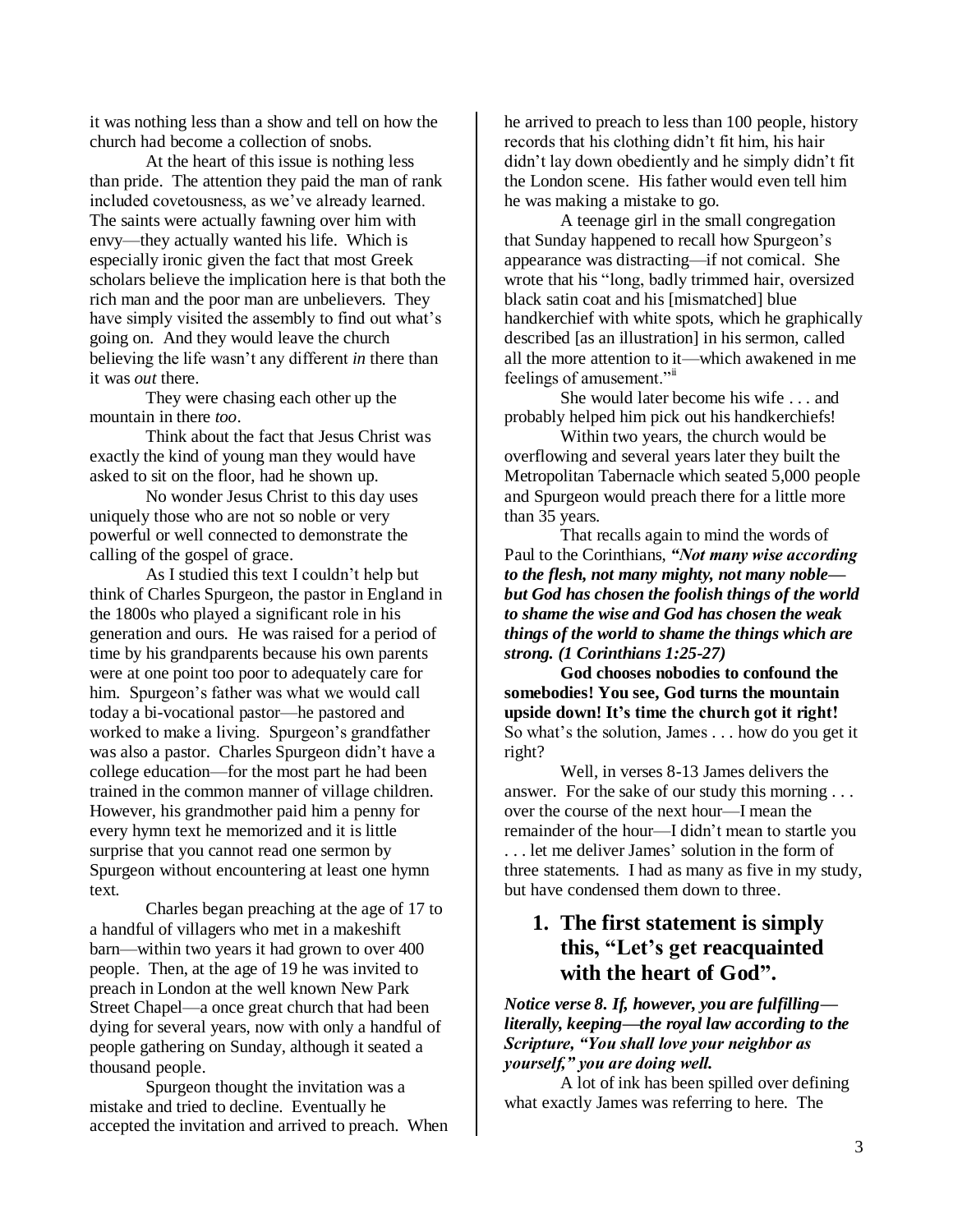phrase, "the royal law" appears nowhere else in scripture.

However, we"re given a clue based on his own quotation; James is repeating the words of Christ from *Matthew 22 where the Lord said, "Love the Lord your God with all your heart, and with all your soul, and with all your mind. This is the great and foremost commandment. The second is like it, "You shall love your neighbor as yourself. On these two commandments depend the whole Law and the Prophets."*

Later on, Jesus broadened the definition of "neighbor" to include any needy human that God gives you the opportunity to help. $\ddot{u}$ 

This is the King"s commandment and it reflects His heart. This is the law of the sovereign King which flows out of His perfect nature, and when He delivers his law it is binding on all his subjects  $\dots$  there is no court of appeal.<sup>iv</sup>

This is called the royal law because it is the supreme law and that is because it demonstrates the supremacy of the gospel of God.

By the way, all the law can easily be broken down into two relationships: **a relationship with God and a relationship with man.** 

Jesus Christ summarized all the ingredients of the law in Matthew and in that summary said it all—here it is: love God and love people.

**So then, the law is both vertical (love toward God) and horizontal (love toward others) and every other law connects to them.** They hang together because they together reflect the nature and character of  $God.$ <sup>v</sup>

During the early years of the church—in James" generation—the Jewish scholars believed the law was a series of detached commands. In other words, to keep one law was to gain credit; to break one law was to incur debt. So a man could add up the ones he kept and subtract the ones he broke and come out with money in the bank, so to speak.<sup>vi</sup>

That of course has developed into something the Enemy of the gospel absolutely loves to encourage—this vision of God sitting in heaven beside a scale with your name on it, and every good deed goes on one side and every evil deed goes on the other, and if you can get enough good deeds to weigh down the scale in your favor you will gain God's favor, but the law isn't that at all.

James describes it as a chain all linked together and to break any part of the law is to become a complete transgressor of the law.

#### In fact, look down at *verse 10 where James writes, For whoever keeps the whole law and yet stumbles in one point, he has become guilty of all.*

In other words, we are considered lawbreakers if we violate one law alone. If you break one link of the law you break the chain and become a lawbreaker.

By the way, if you're hanging over the side of a cliff by a chain with ten links, which link is really important to you? Number 3 doesn't really matter to me . . . number 9 is no big deal either . . . you can break them off . . . I'll be fine.<sup>vii</sup> I don't think so . . . it's all connected.

There's another way to understand the unity of the law that James is describing.

If you take the sin of partiality or prejudice and connect it to the Ten Commandments, you discover that in some way—either directly or indirectly, every commandment is broken.

- The first and second commandments are broken simply because God commands us to not show partiality, and to do so is to deny His will and place ours above His thus idolizing our own opinion and not God"s alone;
- The third commandment is broken because to favor someone over another is to misrepresent the name of God.
- The fourth commandment is broken as we show favoritism in church, thus defiling our sacred worship.
- The fifth commandment dishonors the poor and we should dishonor no one, especially those whom we should give our care and concern.
- Prejudice and favoritism effectively kills the spirit and the hopes of the poor by demeaning them and thus violates the sixth commandment.
- The seventh commandment is violated as we favor the rich and powerful and in so doing show infidelity and unfaithfulness to our Lord and to the bond of Christian fellowship.
- The eighth commandment is broken as we steal from the poor the dignity they own as a creation of God.
- The ninth commandment bears false witness because prejudice implies they have less worth than others, and that is a lie.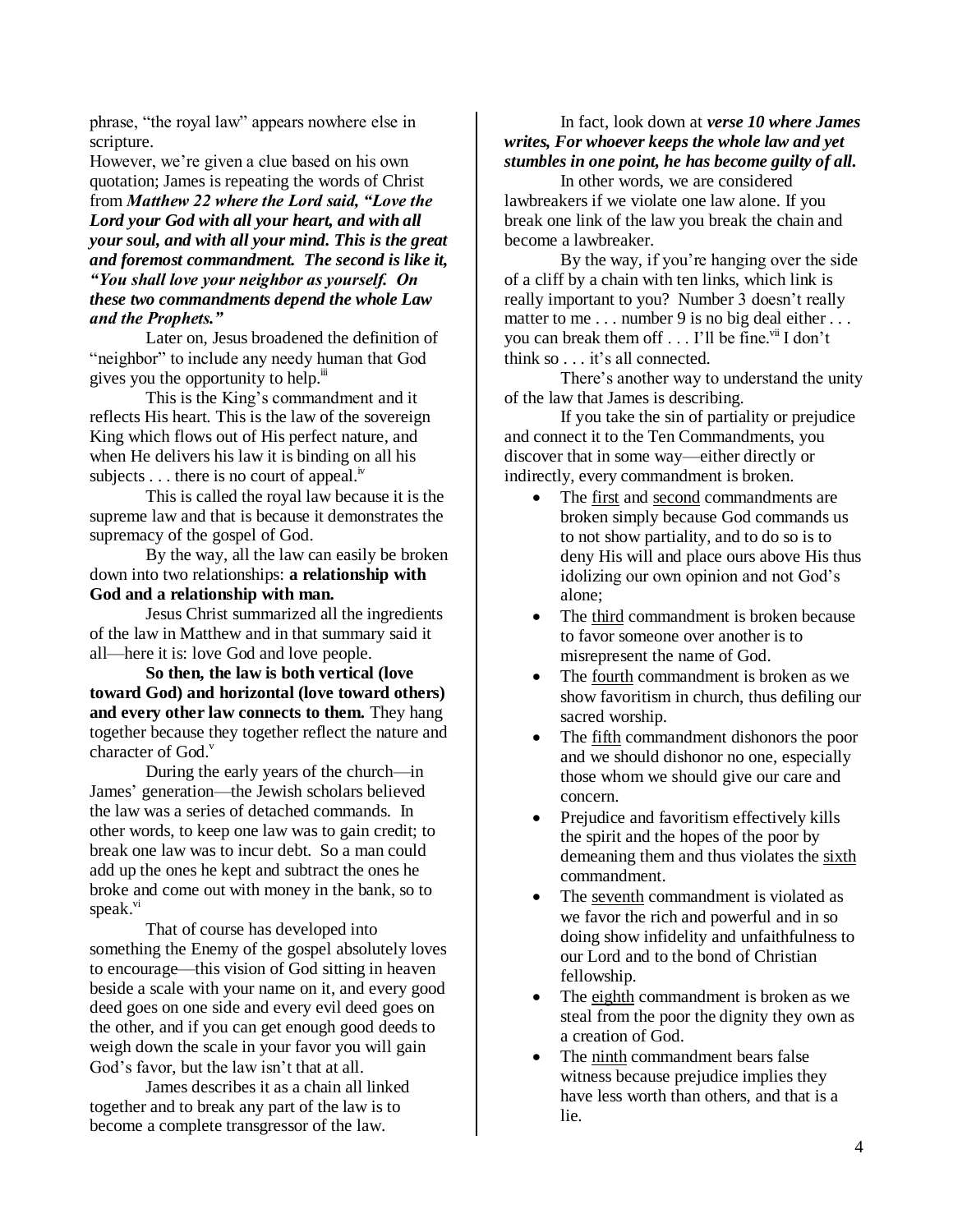• The tenth commandment is broken because favoring the rich is a form of covetousness which values possessions over and above the value of a human being. $v^{iii}$ 

And the people in this assembly might try to say, "Okay, we broke the law, but we showed this guy love—in fact, we actually love that poor guy too . . . we just show it differently."

Listen, love doesn"t avoid the law—it fulfills the law. It is actually supreme—over and above the law.

The royal law is the law of love. But just because you love, doesn"t mean you"re not accountable to keep the law.

*If I get pulled over today on my way home—you'll have to really use your imagination and that state trooper pulls me over because the speed limit is 45 miles an hour and I'm going 47 (I hate it when they do that) . . . and he says, "Mr. Davey, I'm going to write you a ticket" . . . what if I said, "But I love you, officer." He'd come back to my window and look in and ask me, "What did you say?" "I just love you and all the policeman of the world." He would make me get out of my truck and breathe into this little plastic thing . . .* 

Listen, if I promise to love all the state troopers, can I speed? And the answer is—no. Love doesn't set aside the law. In fact, love would make me a more careful, law abiding citizen.

#### **James is saying, if you really want to love—keep the law—and the greatest law happens to be love.**

So classism and racism and culturalism and favoritism aren"t little misdemeanors—they violate the greatest law there is.

Partiality, prejudice, pigeon holing, whatever you want to call it—violates both the vertical and horizontal law of God and is nothing less than a violation of the heart of God who is no respecter of persons. God does not play favorites!

God hasn"t targeted any culture or income level or race above another. He isn't mass marketing the gospel to attract a certain segment of society, like the church is doing today. Aren't you glad He doesn"t?

Aren't you glad the gospel isn't just for people who live in the middle of the mountain or only for those who live at the top of the mountain? It is for everyone, from top to bottom! We need to get reacquainted with the Father's heart.

## **2. Secondly, we need to get real about lame excuses**

Now James is anticipating somebody in the assembly trying to wiggle out of this by saying, "Okay, we could have been nicer to the poor guy, but look, we were nice to the rich guy so that's one out of two . . . that"s 50/50 . . . in baseball we"d be batting 500—any baseball player who can hit the ball every other time he steps up to the plate is heading for the hall of fame.

James says we aren"t even getting to first base when we show partiality. He writes in *verse 9 of this chapter, if you show partiality, you are committing sin and are convicted by the law as transgressors. For whoever keeps the whole law and yet stumbles in one point, has become guilty of all.*

James anticipates an argument of selfdefense because he"s dealing with human nature and human nature is brilliant at coming up with loopholes.

Somebody said we have several million laws to deal with all the excuses created by people who won't keep 10 commandments! So James is anticipating push-back.

Notice *verse 11. For He who said, "Do not commit adultery," also said, "Do not commit murder." Now if you do not commit adultery, but do commit murder, you have become a transgressor of the law.* Again, the law is a unit.

We are all lawbreakers, not because we've broken every law, but because we broken the law.

James is saying, "You don"t stand before the judge, guilty of murder and say, "But Your Honor, I've never committed adultery, so you ought to let me go." $\frac{1}{10}$ 

This is the nature of man. Tell someone they"re a sinner and they"ll rarely say, "You"re right, I've done this and this and this and that." No, they"ll say, "No I"m not; I"ve never done this and this and that."

James uses courtroom language here. A system of justice would not say to a guilty thief, "You know, it comes to mind that there are a hundred crimes you"ve never committed and so we"ll let this one crime slide."

The problem with the human heart is that we would look at classism and racism and say, "But I"ve never done bigger crimes against God like murder or adultery." And James says, "There you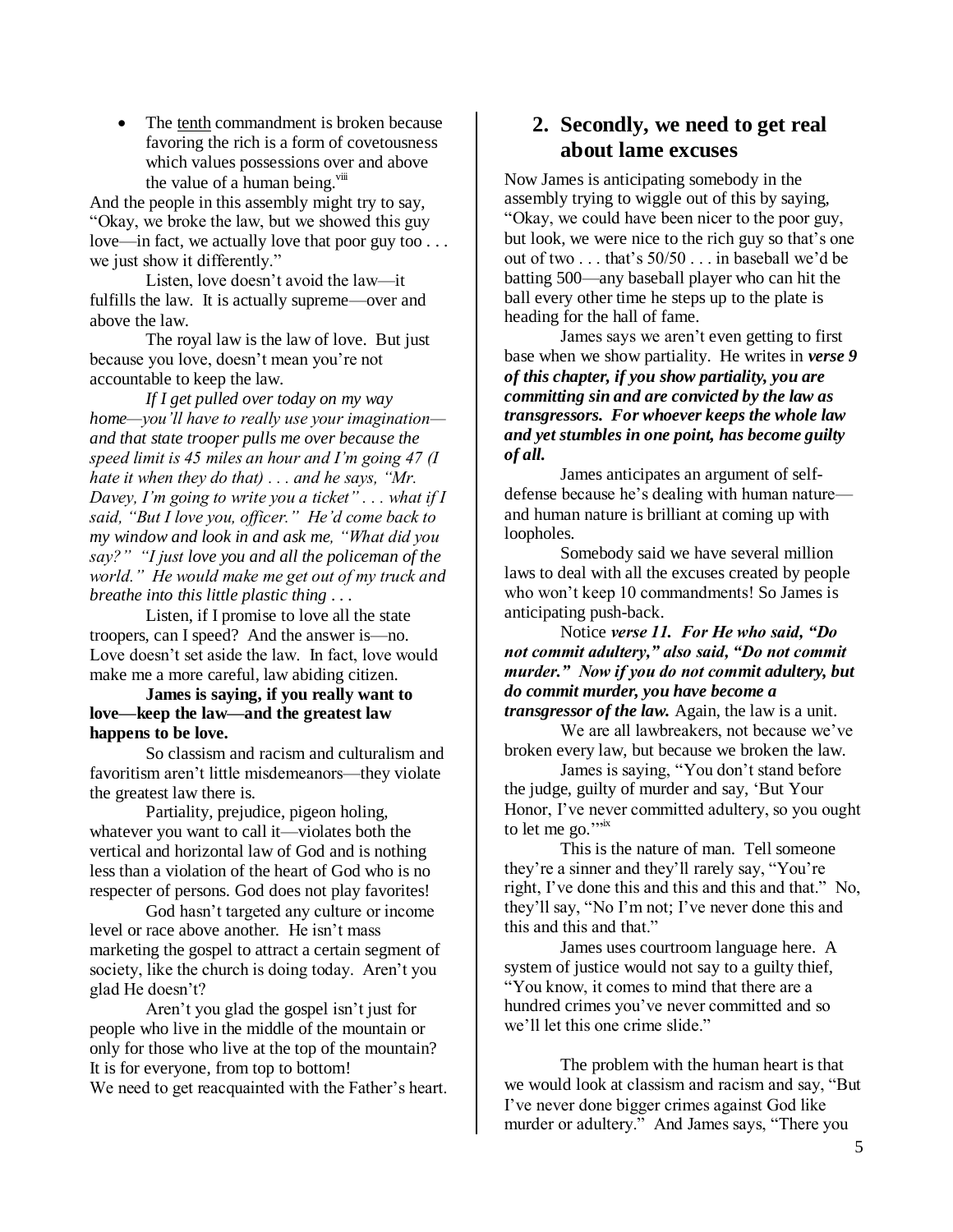go again with your human nature, loophole loving, self-defending, culture imitating attitude.

If you notice, James is proving how sinful partiality is by putting it in the company of adultery and murder—frankly, his point is that sin is sin and any sin is as sinful as any other sin. Some sins have greater consequences than others, but all sin makes us transgressors.

The word transgressor which James uses at *the end of verse 11* is a compound word which means to walk beside—to step over.

The word is used of someone who has a course they are supposed to follow and they instead deviate from the course. They walk off the path they step over the line. $x^x$ 

Sin is stepping out of line—it is failing to walk the line in the illustration of James. What James calls transgression—the world and our own fallen nature will excuse. We're not that bad!

*I pulled off the internet a news article about Hunter Rountree, known to his friends as "Red" Rountree. For most of his life he was a successful business man and family man. But at the age of 91 he became as the oldest known bank robber in U.S. history. When interviewed, he said, "You know why I rob banks? Because it's fun. I feel good, awful good. I feel good for hours . . . sometimes days."* 

*In 1998 a week before his 87th birthday, he entered the South Trust Bank in Biloxi, Mississippi and told the gal behind the counter to give him her money. He was caught and put in jail for three months. His cellmate was a bank robber who taught him how to rob banks successfully. When he got out of prison he attempted again and was caught. This time he spent three years in prison and at the age of 87 became the oldest inmate in the Florida prison system. When he got out, he eventually got a car from his nephew and attempted to rob another bank but was caught again.* 

*I followed up this story to find out that Red Rountree died in prison eight months after his last bank robbery.*

*He was interviewed during his final incarceration—he had become a news item of interest. During the interview he said, "I've led a good life and I have no regrets."xi*

*I've lived a good life . . . for much of it he evidently did. But he also attempted to steal someone else's money; he cost the taxpayer money to support his legal fees and incarceration; he became a convicted felon as a bank robber and yet he sat in the prison and said, "I've lived a good life* 

#### *. . . there's nothing about my life that I should regret."*

What's he saying? I haven't done that or that or this or that. And that"s all I"m going to focus on. I"m a good man and I"ve led a good life . . . never mind where I"m sitting right now.

James says, "Don"t buy into that kind of fallen, corrupt self-defense when it comes to partiality and prejudice." They happen to be crimes against the heart of God—stop excusing them!" There is no loophole . . . it makes transgressors of us all.

So what are we going to do about it . . . Here's my third and final paraphrase of James' answer to partiality and prejudice:

## **3. Let's get resolved to show love and mercy**

#### James writes in verse *12. So speak and so act as those who are to be judged by the law of liberty.*

The antidote to racism and classism is to remember we are creatures who are accountable. We will give an account to the One who saved us the One who redeemed us and gave us the freedom to be His slaves and demonstrate His very own nature to others. When we do we follow the law *of liberty*.

Listen, the believer who lives as a slave to the will of God will know the greatest measure of freedom.

Submission to the will of God brings the slave of God the greatest measure of joy.

There is no greater fulfillment; there is no greater freedom than saying, "Lord, I will obey whatever it is You want me to do; and here you are telling me it is Your will to topple the prejudice and partiality in my own heart toward others . . . I"m willing! I will do it, for I can do all things through Christ who strengthens me!"

By the way, this is in the context of what James began in *chapter 1 and verse 26*. In other words, don"t stop looking for opportunities to love and serve the orphan, the widow and the poor.

James writes in *verse 12, So speak and so act* . . . The verb tense is present active imperative—keep on speaking and keep on doing . . . don"t stop . . . keep it going.

These are imperatives . . . this is James' favorite way of talking—just do it!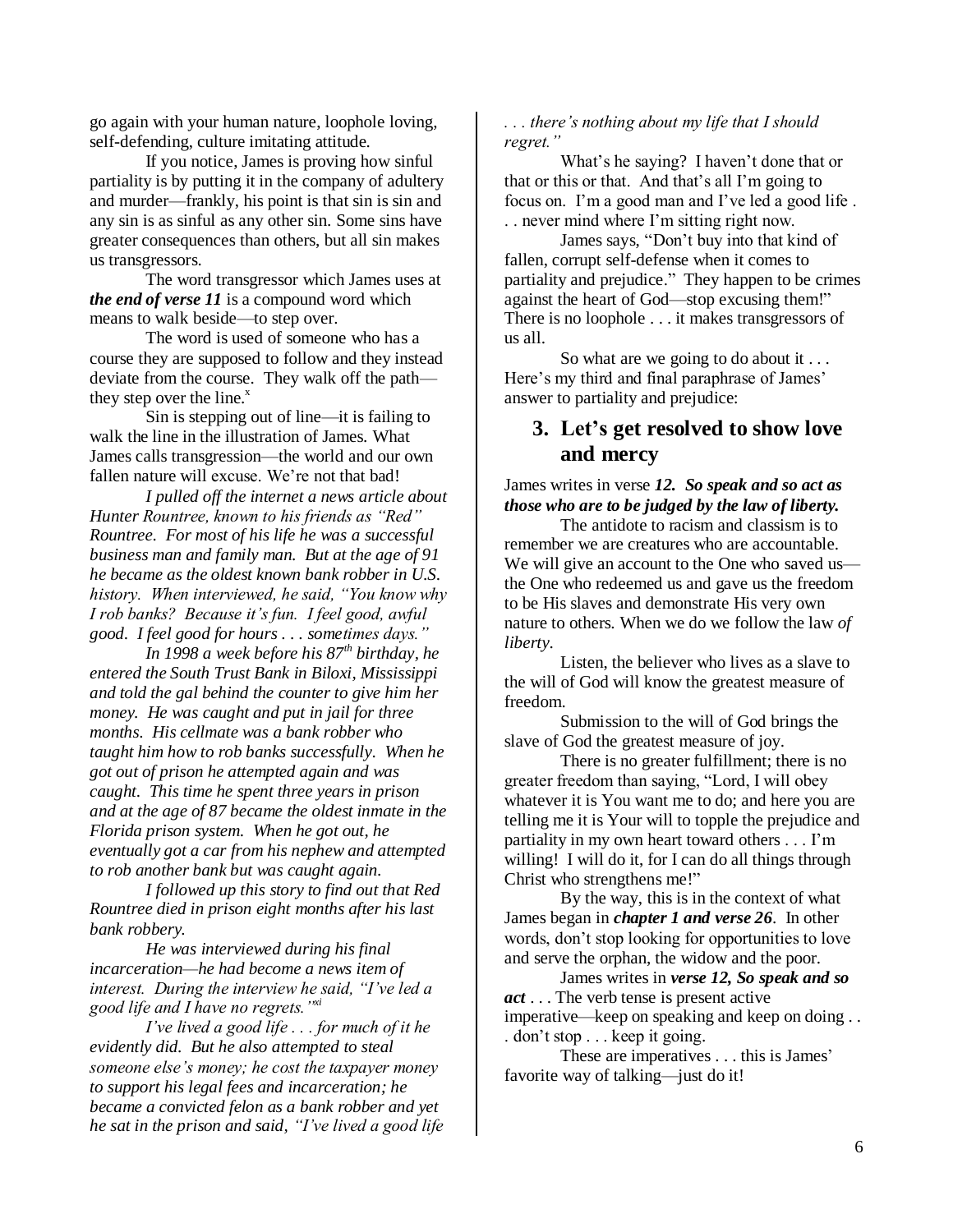I love the way D. L. Moody simplified it by saying, "Every Christian's Bible should be bound in shoe leather."<sup>xii</sup> Just do it!

Let's admit that there's something about commands we resist. There"s something about responsibility that we resent; there's something about pressure to be kind or polite that we seem to recoil from it.

Have you ever been at the mall or at a restaurant and waited on someone to get into their car and pull out so you could pull in—and you"re convinced they are taking their sweet time?

Guess what? It turns out that your imagination was reality. *A recent study of 400 drivers in a shopping mall found that drivers took longer to pull out of a space if someone was waiting than if nobody was waiting there to claim the space. I knew it!*

*On average, this study discovered, if nobody was waiting for the space, drivers took 32 seconds to open their door, get in and pull out of their spot. If they saw that someone was waiting for them, they took an average of nearly 10 more seconds to pull out. And if that waiting driver honked—they took another 5 seconds.*

The secret is to not let them know you"re waiting. Isn't that human nature? Don't push me... . don"t hurry me up . . . you can"t make me . . . don"t rush me . . . I"ll get moving when I"m good and ready.

James would say to the believer—hurry! the world is effectively waiting for you to speak and act in love—and you need to get with it. Not just to the people who live on top of the hill, but those who live at the bottom of the hill and everywhere in between.

James ends this discussion that began 14 verses earlier by saying here in *chapter 2 and verse 13. For judgment will be merciless to one who has shown no mercy; mercy triumphs over judgment.*

Don't misunderstand. James isn't saying mercy is earned. If it's earned it isn't mercy. James is simply giving us in this verse two aphorisms—two wisdom sayings. There are two statements joined together without a conjunction—a technique that categorizes in axiom form two general truths.<sup>xiii</sup>

The first truth is this—the world, known for its lack of mercy will be judged without mercy. There is no mercy at the Great White Throne of Revelation 20. It's forever too late.

The world, which has divided itself into classes and categories with relish and pride; the world which has ruled itself by prejudice and partiality and connections and power and who"s who and who"s not; the world which has drawn a circle around themselves and left Christ out—will one day be judged in the same manner and found to belong to one and the same class after all—namely, the condemned ones forever.

But for the believer who has come to know the Savior we will be delivered for, as James delivers the wisdom saying in verse 13, we have found it true that God"s mercy will triumph over judgment.

*Christ saved us according to His mercy (Titus 3:5).*

*But God, being rich in mercy, because of His great love with which He loved us, even when we were dead in our transgressions, made us alive together with Christ, by grace you have been saved. (Ephesians 2:4-5)*

In us, His mercy has triumphed over judgment and we will one day be found in one class of people—namely the redeemed ones, forever. The hymn writer put it this way:

> *By God's Word at last my sin I learned: Then I trembled at the law I'd spurned; Til my guilty soul imploring turned, To Calvary.*

*Mercy there was great and grace was free, Pardon there was multiplied to me; There my burdened soul found liberty At Calvary.*

The challenge of James to you dear unbelieving friend is this—run to the mercy of Christ alone . . . run to Christ and find in Him perfect forgiveness and complete acceptance.

**The challenge dear servant of Christ is this: since we are people who have received and will forever receive the mercy of God; can we do anything less than demonstrate the same?**

- **Let's get reacquainted with the heart of the Father;**
- **Let's get real about our lame excuses;**
- **Let's get resolved to showing mercy and love to our world.**